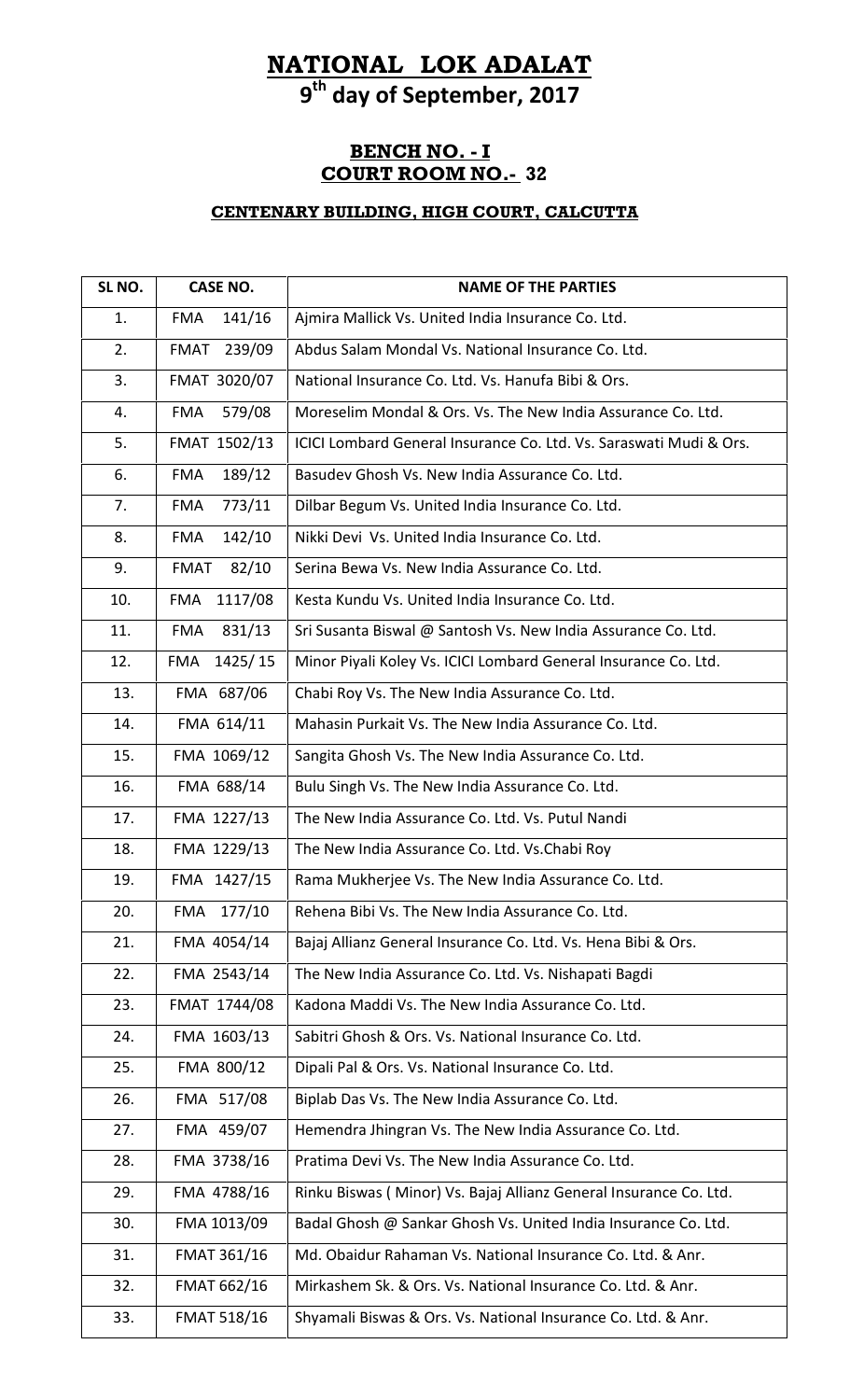| 34. | FMAT 127/17        | Arun Ram Vs. National Insurance Co. Ltd. & Anr.                       |
|-----|--------------------|-----------------------------------------------------------------------|
| 35. | FMAT 266/17        | Kabir Sk. Vs. National Insurance Co. Ltd. & Anr.                      |
| 36. | FMAT 1006/15       | Ramkrishna Saha & Anr. Vs. National Insurance Co. Ltd. & Anr.         |
| 37. | FMAT 1165/15       | Saraswati Biswas & Ors. & Anr. Vs. National Insurance Co. Ltd. & Anr. |
| 38. | FMAT 731/16        | Anita Biswas & Ors. Vs. National Insurance Co. Ltd. & Anr.            |
| 39. | FMAT 644/16        | Shibu Sardar & Ors. Vs. National Insurance Co. Ltd. & Anr.            |
| 40. | FMAT 1212/16       | Ramesh Biswas Vs. National Insurance Co. Ltd. & Anr.                  |
| 41. | <b>FMAT 851/17</b> | Bandana Hazra Vs. National Insurance Co. Ltd. & Anr.                  |
| 42. | <b>FMAT 852/17</b> | Sabita Chatterjee Vs. National Insurance Co. Ltd. & Anr.              |
| 43. | FMAT 849/17        | Chumki Chowdhury Vs. National Insurance Co. Ltd. & Anr.               |
| 44. | <b>FMAT 848/17</b> | Sarjina Mondal Vs. National Insurance Co. Ltd. & Anr.                 |
| 45. | FMAT 646/16        | Madhab Goldar Vs. National Insurance Co. Ltd. & Anr.                  |
| 46. | FMAT 319/16        | Sima Talapatra & Ors. Vs. New India Assurance Co. Ltd.                |
| 47. | FMAT 360/16        | Chinmoy Dey Vs. New India Assurance Co. Ltd.                          |
| 48. | <b>FMAT 513/16</b> | Smt. Krishna Bagchi Vs. New India Assurance Co. Ltd.                  |
| 49. | FMAT 847/17        | Basudeb Halder Vs. New India Assurance Co. Ltd.                       |
| 50. | FMAT 320/16        | Aasarafennecha Mondal & Ors. Vs. Oriental Insurance Co. Ltd.          |
| 51. | FMAT 1217/16       | Rupa Sarkar (Biswas) Vs. Oriental Insurance Co. Ltd. & Anr.           |
| 52. | FMAT 263/16        | Lalita Dafadar Vs. Oriental Insurance Co. Ltd.                        |
| 53. | FMAT 1245/15       | Laltu Sk & Ors. Vs. Oriental Insurance Co. Ltd. & Anr.                |
| 54. | FMAT 34/16         | Souren Goswami Vs. Oriental Insurance Co. Ltd. & Anr.                 |
| 55. | FMAT 133/16        | Monoranjan Biswas Vs. Oriental Insurance Co. Ltd. & Anr.              |
| 56. | FMAT 821/16        | Khokan Paul Vs. Oriental Insurance Co. Ltd. & Anr.                    |
| 57. | FMAT 740/16        | Saidul Sk. @ Sahidul Mondal Vs. Oriental Insurance Co. Ltd. & Anr.    |
| 58. | FMAT 1263/16       | Anjali Biswas Vs. Oriental Insurance Co. Ltd. & Anr.                  |
| 59. | <b>FMAT 53/17</b>  | Pritilata Biswas Vs. National Insurance Co. Ltd.                      |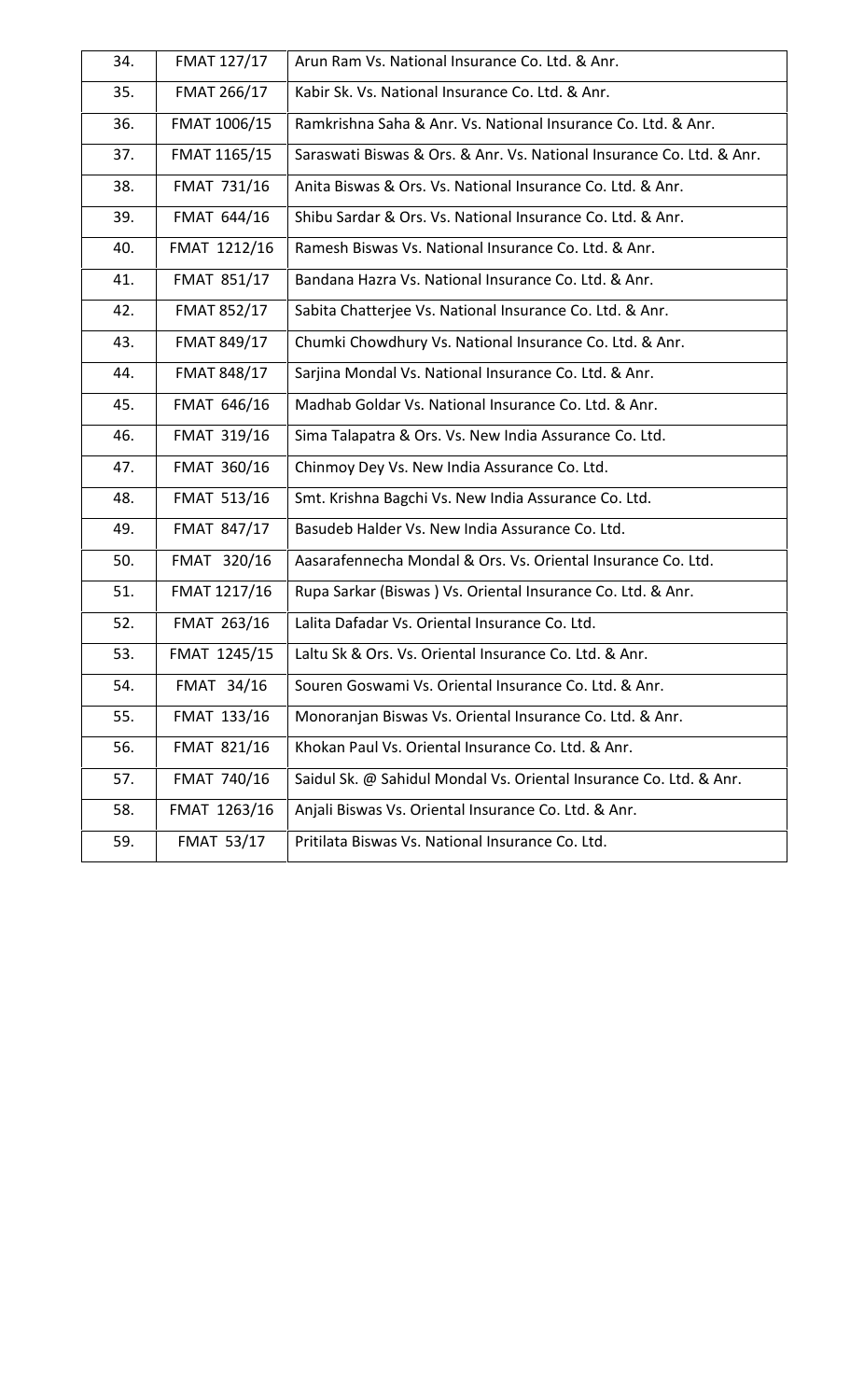# **NATIONAL LOK ADALAT**

**9 th day of September, 2017**

### **BENCH NO. - II COURT ROOM NO.- 33**

| <b>SL</b><br>NO. | <b>CASE NO.</b> | <b>NAME OF THE PARTIES</b>                                           |
|------------------|-----------------|----------------------------------------------------------------------|
| 1.               | WP 7334 (w)/12  | Soumendra Nath Ghosh Vs. State of West Bengal & Ors.                 |
| 2.               | WP 3622 (w)/12  | Mita Samanta Vs. WBSEDCL & Ors.                                      |
| 3.               | WP 9649 (w)/09  | Bharati Das & Anr. Vs. State of West Bengal & Ors.                   |
| 4.               | WP 149 (w)/09   | Madan Mohan Das Vs. State of West Bengal & Ors.                      |
| 5.               | WP 10210(w)/09  | Bijon Halder & Ors. Vs. State of West Bengal & Ors.                  |
| 6.               | WP 18302(w)/09  | Ram Chandra Dutta Vs. State of West Bengal & Ors.                    |
| 7.               | WP 20825(w)/09  | Shantimoy Nandi Vs. State of West Bengal & Ors.                      |
| 8.               | WP 32056 (w)/08 | Saktipada Nayak Vs. State of West Bengal & Ors.                      |
| 9.               | WP 7509 (w)/09  | Krishna Gopal Das Vs. WBSEDCL & Ors.                                 |
| 10.              | WP 7998(w)/09   | Bhadu Laha Vs. WBSEDCL & Ors.                                        |
| 11.              | WP 7112 (w)/09  | Sishubala Halder & Ors. Vs. WBSEDCL & Ors.                           |
| 12.              | WP 6442 (w)/09  | B.D. Casting Pvt. Ltd. & Anr. Vs. State of West Bengal & Ors.        |
| 13.              | WP 1739 (w)/09  | Ganesh Chandra Dalui Vs. WBSEDCL & Ors.                              |
| 14.              | WP 4475 (w)/09  | Bhaskar Sardar Vs. State of West Bengal & Ors.                       |
| 15.              | WP 8401 (w)/09  | Goutam Dey Vs. WBSEDCL & Ors.                                        |
| 16.              | WP 4357 (w)/09  | Sri Sunil Jana & Ors. Vs. WBSEDCL & Ors.                             |
| 17.              | WP 9739 (w)/09  | Arjun Samanta Vs. WBSEDCL & Ors.                                     |
| 18.              | WP 25258 (w)/12 | Ajit Kumar Dey Vs. State of West Bengal & Ors.                       |
| 19.              | WP 25257 (w)/12 | Ajit Kumar Das Vs. State of West Bengal & Ors.                       |
| 20.              | WP 25256 (w)/12 | Biswajit Das Vs. State of West Bengal & Ors.                         |
| 21.              | WP 16185 (w)/10 | Jahangir Mandal Vs. State of West Bengal & Ors.                      |
| 22.              | WP 16304 (w)/11 | Chandi Charan Jana Vs. WBSEDCL & Ors.                                |
| 23.              | WP 25291 (w)/07 | Shree Mahav Edibale Products Ltd. reptd. By Mahdhav Vs. WBSEDCL      |
| 24.              | WP 33044 (w)/13 | Shree Mahalaxmi Corpration Pvt, Ltd. Vs. State of West Bengal & Ors. |
| 25.              | WP 3355 (w)/13  | B.D. Casting Ltd. & Anr. Vs. W.B. Electricity Regulation Commission  |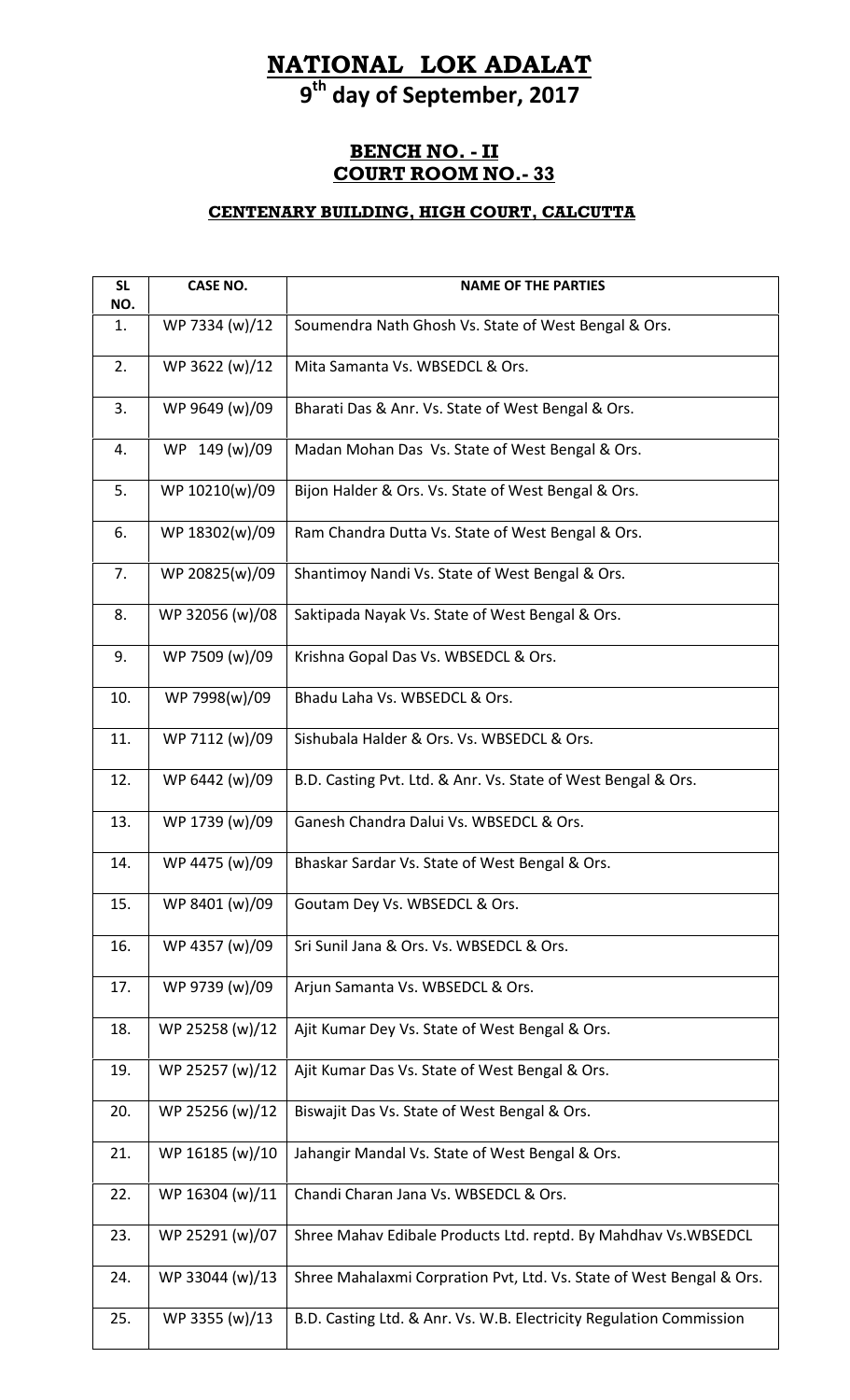| 26. | WP 4833 (w)/12  | Radha Shyam Mondal Vs. Union of India & Ors.                         |
|-----|-----------------|----------------------------------------------------------------------|
| 27. | WP 2807 (w)/14  | Chanchal Sk. Vs. WBSEDCL & Ors.                                      |
| 28. | WP 2804 (w)/14  | Samsul Sk. Vs. State of West Bengal & Ors.                           |
| 29. | WP 24512 (w)/12 | Md. Jane Alam Vs. WBSEDCL & Ors.                                     |
| 30. | WP 33729 (w)/14 | WBSEDCL Vs. Dilip Kr. Ghosh & Ors.                                   |
| 31. | WP 32754 (w)/14 | Nibharani Ghosh Vs. The WBSEDCL & Ors.                               |
| 32. | WP 31295 (w)/12 | WBSEDCL Vs. Pradip Manna & Ors.                                      |
| 33. | WP 23414 (w)/07 | Hindusthan Roilling Mills & Anr. Vs. WBSEDCL & Ors.                  |
| 34. | WP 20400 (w)/07 | Salim Beg Vs. Chairman cum M.D., WBSEDCL & Ors.                      |
| 35. | WP 3000 (w)/07  | M/s. Bhairab Board Mfg. Co. Pvt. Ltd. Vs. Suptdt. Engg. WBSEDCL      |
| 36. | WP 29706 (w)/08 | M/s. Somnath Cold StoragePvt. Ltd. Vs. WBSEDCL & Ors.                |
| 37. | WP 23309 (w)/12 | Tarakeswar Cold Storage Pvt. Ltd. & Anr. Vs. WBSEDCL & Ors.          |
| 38. | WP 347 (w)/13   | Edcons (MKS) Castings Pvt. Ltd. & Anr. Vs. WBSEDCL & Ors.            |
| 39. | WP 24540 (w)/10 | M/s. Ronix Polymer Pvt. Ltd.& Anr. Vs. State & Ors.                  |
| 40. | WP 9499 (w)/10  | Amarnath Cold Storage(P.) Ltd. Vs. WBSEDCL & Ors.                    |
| 41. | WP 6651 (w)/12  | Amar Beverage Pvt. Ltd. & Anr. Vs. WBSEDCL & Ors.                    |
| 42. | WP 23259(w)/09  | Polba-Dadpur co-operative Cold Storage Ltd. Vs. WBSEDCL & Ors.       |
| 43. | WP 23763 (w)/09 | Kwaliplast Industries & Ors. Vs. WBSEDCL & Ors.                      |
| 44. | WP 21399 (w)/08 | M/s. Satpalsa Ice & Cold Storage Pvt. Ltd. & Anr. Vs. WBSEDCL & Ors. |
| 45. | WP 6885 (w)/08  | Kalimata Cold Storage P. Ltd. & Anr. Vs. WBSEDCL & Ors.              |
| 46. | WP 7601 (w)/16  | Md. Safikul Islam & Ors. Vs. WBSEDCL & Ors.                          |
| 47. | WP 20394 (w)/09 | Bindawala Cables & Conductors Ltd. & Anr. Vs. WBSEDCL & Ors.         |
| 48. | WP 14596 (w)/07 | Nirmala Tiwari Vs. CESC Limited & Ors.                               |
| 49. | WP 14994 (w)/07 | Uttam Shaw & ors. Vs. CESC Limited & Ors.                            |
| 50. | WP 4940 (w)/07  | Kartick Saha & Ors. Vs. CESC Limited & Ors.                          |
| 51. | WP 18487 (w)/08 | Ram Sevak Das Vs. CESC Limited & Ors.                                |
| 52. | WP 24403 (w)/08 | Kazi Nurul Huda Vs. CESC Limited & Ors.                              |
| 53. | WP 25418 (w)/08 | Abdul Rahaman Vs. CESC Limited & Ors.                                |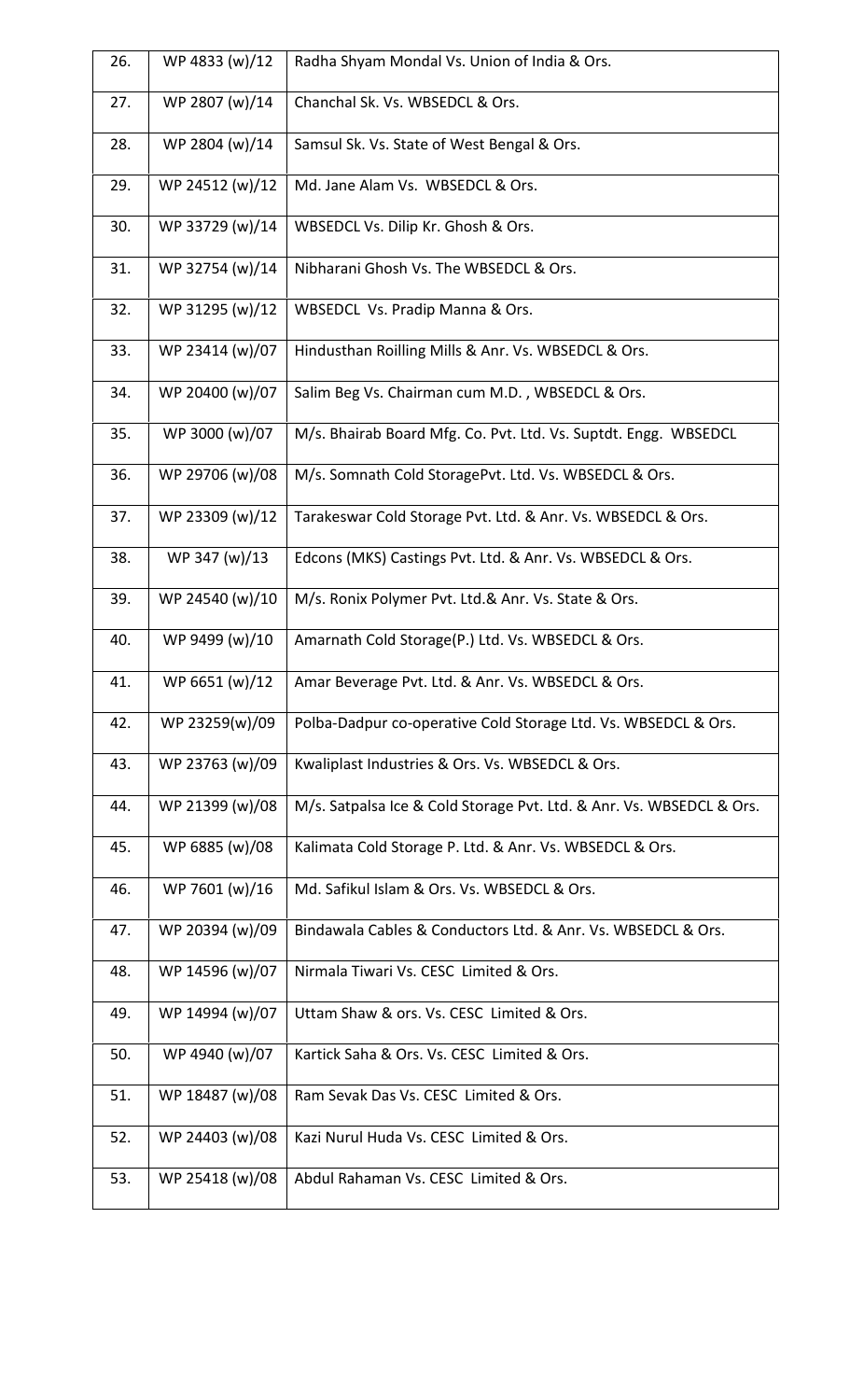# **NATIONAL LOK ADALAT 9 th day of September, 2017**

## **BENCH NO. - III COURT ROOM NO.- 34**

| SL NO. | <b>CASE NO.</b> | <b>NAME OF THE PARTIES</b>                                            |
|--------|-----------------|-----------------------------------------------------------------------|
| 1.     | FMAT 992/17     | Prakash Pramanick Vs. United India Insurance Co. Ltd. & Anr.          |
| 2.     | FMAT 984/17     | Tapati Ghosh & Ors. Vs. United India Insurance Co. Ltd. & Anr.        |
| 3.     | FMAT 1153/15    | Tapan Barman Vs. New India Assurance Co. Ltd. & Anr.                  |
| 4.     | FMAT 1155/15    | Jaharlal Dey Vs. New India Assurance Co. Ltd. & Anr.                  |
| 5.     | FMAT 1194/13    | Tarak Ghosh Vs. United India Insurance Co. Itd. & Anr.                |
| 6.     | FMAT 514/16     | Rupsa Saha Vs. New India Assurance Co. Ltd. & Anr.                    |
| 7.     | FMA 1590/13     | Nurul Haque Vs. New India Assurance Co. Ltd. & Anr.                   |
| 8.     | FMAT 1291/14    | Lalpari Das Vs. National Insurance Co. Ltd.                           |
| 9.     | FMAT 1283/15    | Chainur Bibi Vs. National Insurance Co. Ltd.                          |
| 10.    | FMA 979/09      | Harashit Biswas Vs. National Insurance Co. Ltd.                       |
| 11.    | FMA 762/13      | Kohinoor Bibi Vs. National Insurance Co. Ltd.                         |
| 12.    | FMA 450/13      | Uttam Kumar Bhuniya Vs. United India India Insurance Co.Ltd.          |
| 13.    | FMA 104/17      | Arati Das & Ors. Vs. The New India Assurance Co. Ltd.                 |
| 14.    | FMAT 1167/10    | Smt. Dipu Balu & Anr. Vs. The New India Assurance Co. Ltd.            |
| 15.    | FMAT 1201/14    | Smt. Rekha Koyal @Rakha Kayal Vs. The New India Assurance Co. Ltd.    |
| 16.    | FMAT 1487/09    | Sri Aloke Dutta & Ors. Vs. The New India Assurance Co. Ltd.           |
| 17.    | FMAT 321/07     | Sri Anil Barman & Anr. Vs. United India Insurance Co. Ltd.            |
| 18.    | FMAT 1126/06    | Smt. Indra Debee @ Indira Devi & Ors. Vs. National Insurance Co. Ltd. |
| 19.    | FMAT 3102/06    | Smt. Premiya Chowdhury & Ors. Vs. The Oriental Insurance Co. Ltd.     |
| 20.    | FMA 221/08      | Rahatun Bibi Vs. New India Assurance Co. Ltd. & Anr.                  |
| 21.    | FMA 455/13      | Sri Ajoy Ojha Vs. Vs. New India Assurance Co. Ltd. & Anr.             |
| 22.    | FMA 1442/14     | Smt. Sova Devi Vs. New India Assurance Co. Ltd. & Anr.                |
| 23.    | FMAT 1575/12    | Ava Rani Karmakar Vs. New India Assurance Co. Ltd. & Anr.             |
| 24.    | FMAT 1332/16    | Soma Deb & Anr. Vs. New India Assurance Co. Ltd. & Anr.               |
| 25.    | FMAT 1152/15    | Amena Mondal & Ors. Vs. New India Assurance Co. Ltd. & Anr.           |
| 26.    | FMAT 550/12     | Tentul Das & Ors. Vs. New India Assurance Co. Ltd. & Anr.             |
| 27.    | FMAT 549/12     | Bishnupada Mondal & Ors. Vs. New India Assurance Co. Ltd. & Anr.      |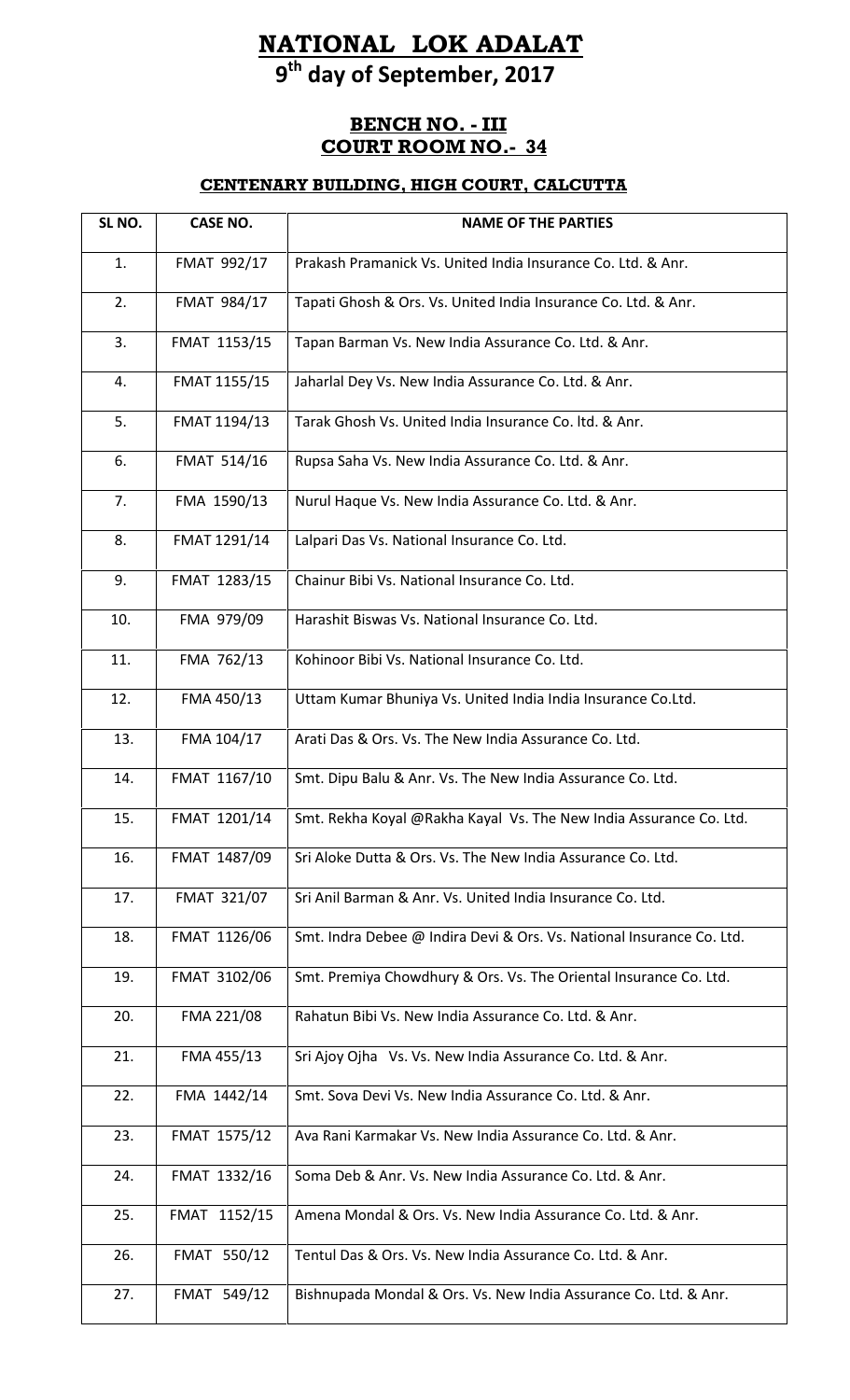| 28. | FMAT 746/14           | Jauni Oraw & Ors. Vs. New India Assurance Co. Ltd. & Anr.               |
|-----|-----------------------|-------------------------------------------------------------------------|
| 29. | <b>FMAT</b><br>526/17 | Shikha Karmakar & Ors. Vs. New India Assurance Co. Ltd. & Anr.          |
| 30. | 63/12<br><b>FMA</b>   | The New India Assurance Co. Ltd. & Anr. Vs. Kartick Purkait             |
| 31. | FMAT 1467/09          | Saduri Bala Soren Vs. National Insurance Co. Ltd.                       |
| 32. | FMAT 222/09           | Rahamatur Nessa & Ors. Vs. National Insurance Co. Ltd.                  |
| 33. | FMAT 1140/10          | Fulmoni Mardi & Ors. Vs. National Insurance Co. Ltd.                    |
| 34. | FMAT 686/09           | Rubi Hansda Vs. National Insurance Co. Ltd.                             |
| 35. | 3565/15<br><b>FMA</b> | Mita Rani Ghosh Vs. National Insurance Co. Ltd.                         |
| 36. | 142/16<br><b>FMA</b>  | Karunamoy Marjit Vs. National Insurance Co. Ltd.                        |
| 37. | FMAT 999/17           | Bajaj Allianz General Insurance Co. P. Ltd. Vs. Asha Minda & Ors.       |
| 38. | FMAT 52/13            | The ICICI Lombard General Insurance Co. Ltd. Vs. Rekha Bewa & Ors.      |
| 39. | 45/10<br><b>FMA</b>   | Mukti Mishra & Ors. Vs. New India Assurance Co. Ltd.                    |
| 40. | 647/08<br><b>FMA</b>  | Joynaba Bibi Vs. New India Assurance Co. Ltd.                           |
| 41. | FMA 194/11            | Benugopal Jhunjhunwala Vs. New India Assurance Co. Ltd.                 |
| 42. | FMAT 250/15           | Marium Bibi Vs. New India Assurance Co. Ltd.                            |
| 43. | FMAT 1305/10          | Khitish Mondal Vs. New India Assurance Co. Ltd.                         |
| 44. | 891/09<br>FMA         | Chandana Thunder Vs. New India Assurance Co. Ltd.                       |
| 45. | 471/09<br><b>FMA</b>  | Dipankar Roy Vs. New India Assurance Co. Ltd.                           |
| 46. | 336/13<br><b>FMA</b>  | Ramrati Devi Vs. New India Assurance Co. Ltd.                           |
| 47. | FMAT 1478/13          | Sudhir Das Vs. New India Assurance Co. Ltd.                             |
| 48. | 658/10<br><b>FMAT</b> | Nizzamuddin Vs. New India Assurance Co. Ltd.                            |
| 49. | FMA 2674/15           | Suman Sasmol Vs. National Insurance Co. Ltd.                            |
| 50. | FMAT 767/09           | Samar Basak Vs. New India Assurance Insurance Co. Ltd.                  |
| 51. | FMAT 854/17           | National Insurance Co. Ltd. Vs. Arati Mondal                            |
| 52. | FMAT 805/14           | Rabina Khatun @Rubina Khatun & Ors. Vs. Cholamandalam Gen Ins Co. & Anr |
| 53. | FMA 2222/16           | Nur Nehar Bibi Vs. The New India Assurance Co. Ltd.                     |
| 54. | FMA 1905/14           | Anjali Mondal & Anr. Vs. The New India Assurance Co. Ltd.               |
| 55. | FMAT 1162/16          | Lovely Das Biswas & Ors. Vs. United India Insurance Co. Ltd.            |
| 56. | 366/16<br>FMAT        | Amita Biswas Vs. United India Insurance Co. Ltd.                        |
| 57. | FMAT<br>1163/16       | Sahida Begum & anr. Vs. United India Insurance Co. Ltd.                 |
| 58. | FMAT 1600/12          | Anita Ray & Anr. Vs. National Insurance Co. Ltd.                        |
| 59. | FMAT 1823/09          | Fulmala Halder & Anr. Vs. National Insurance Co. Ltd.                   |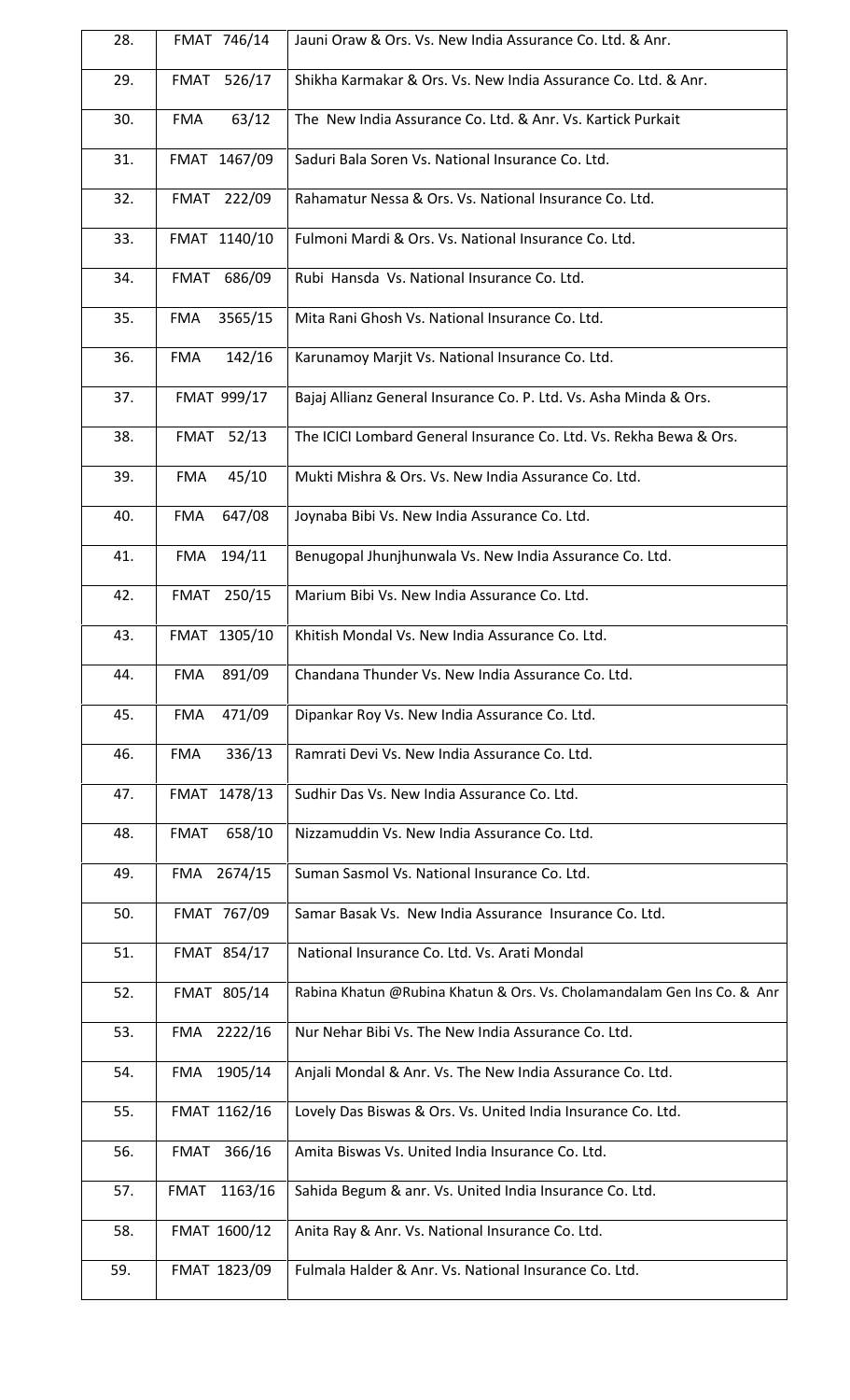# **NATIONAL LOK ADALAT**

**9 th day of September, 2017**

## **BENCH NO. - IV COURT ROOM NO.- 35**

| SL NO. | <b>CASE NO.</b>  | <b>NAME OF THE PARTIES</b>                                       |
|--------|------------------|------------------------------------------------------------------|
| 1.     | WP 16951 (w)/06  | Rabindra Shaw Vs. CESC Limited & Ors.                            |
| 2.     | WP 17118 (w)/06  | Marie D'souza Vs. CESC Limited & Ors.                            |
| 3.     | WP 18118 (w)/12  | Biresh Kansal Vs. CESC Limited & Ors.                            |
| 4.     | WP 20404 (w)/06  | Anwarul Hassan & Ors. Vs. CESC Limited & Ors.                    |
| 5.     | WP 20405 (w)/06  | Md. Amanullah Vs. CESC Limited & Ors.                            |
| 6.     | WP 20408 (w)/06  | Rohit Utpal Vs. CESC Limited & Ors.                              |
| 7.     | WP 20409 (w)/06  | Sk. Samiullah Vs. CESC Limited & Ors.                            |
| 8.     | WP 20896 (w)/06  | M/s. Extrusions Vs. CESC Limited & Ors.                          |
| 9.     | WP 20961 (w)/06  | Md. Aftab Khan Vs. CESC Limited & Ors.                           |
| 10.    | WP 20963 (w)/06  | Subhankar Chakraborty Vs. CESC Limited & Ors.                    |
| 11.    | WP 21788 (w)/07  | Ashok Kumar Manna Vs. CESC Limited & Ors.                        |
| 12.    | WP 5026 (w)/08   | Amit Vijay Vs. CESC Limited & Ors.                               |
| 13.    | WP 7585 (w)/08   | Khalquzzaman Vs. CESC Limited & Ors.                             |
| 14.    | WP 7943 (w)/08   | Md. Hanif Vs. CESC Limited & Ors.                                |
| 15.    | WP 18033 (w)/08  | Sk. Ali Zan Vs. CESC Limited & Ors.                              |
| 16.    | WP16036 (w)/04   | M/s. Jay Glass & Chemicals P. Ltd. Vs. WBSEB                     |
| 17.    | WP 20194(w)/04   | M/s. Panchawati Holiday Resort Ltd. Anr. Vs. WBSEB               |
| 18.    | WP 20605 (w)/04  | Bansi Cold Storage P. Ltd. Vs. State of West Bengal              |
| 19.    | WP 20555 (w)/04  | Calcutta Mumbai Truck Terminal Ltd. & Anr. Vs. WBSEB             |
| 20.    | WP 16177 (w)/09  | Dihibatpur Cold Storage P. Ltd. & Anr. Vs. WBSEDCL & Ors.        |
| 21.    | WP 11091 (w)/10  | M/s. Vishnu Ice Manufacturing Co. & Anr. Vs. State of W.B & Ors. |
| 22.    | WP 13589 (w)/09  | Monorama Dey Vs. CESC Ltd. & Ors.                                |
| 23.    | WP 32266 (w)/13  | Pradip Kumar Neogi & Anr. Vs. State & Ors.                       |
| 24.    | WP 17876 (w)/09  | Vinod Kumar Marothi Vs. WBSEDCL & Ors.                           |
| 25.    | WP 15296 (w)/09  | Bhabani Ispat Pvt. Ltd. & Anr. Vs. WBSEDCL & Ors.                |
| 26.    | W.P. 28797(w)/14 | Mofijuddin Halder Vs. WBSEDCL & Ors.                             |